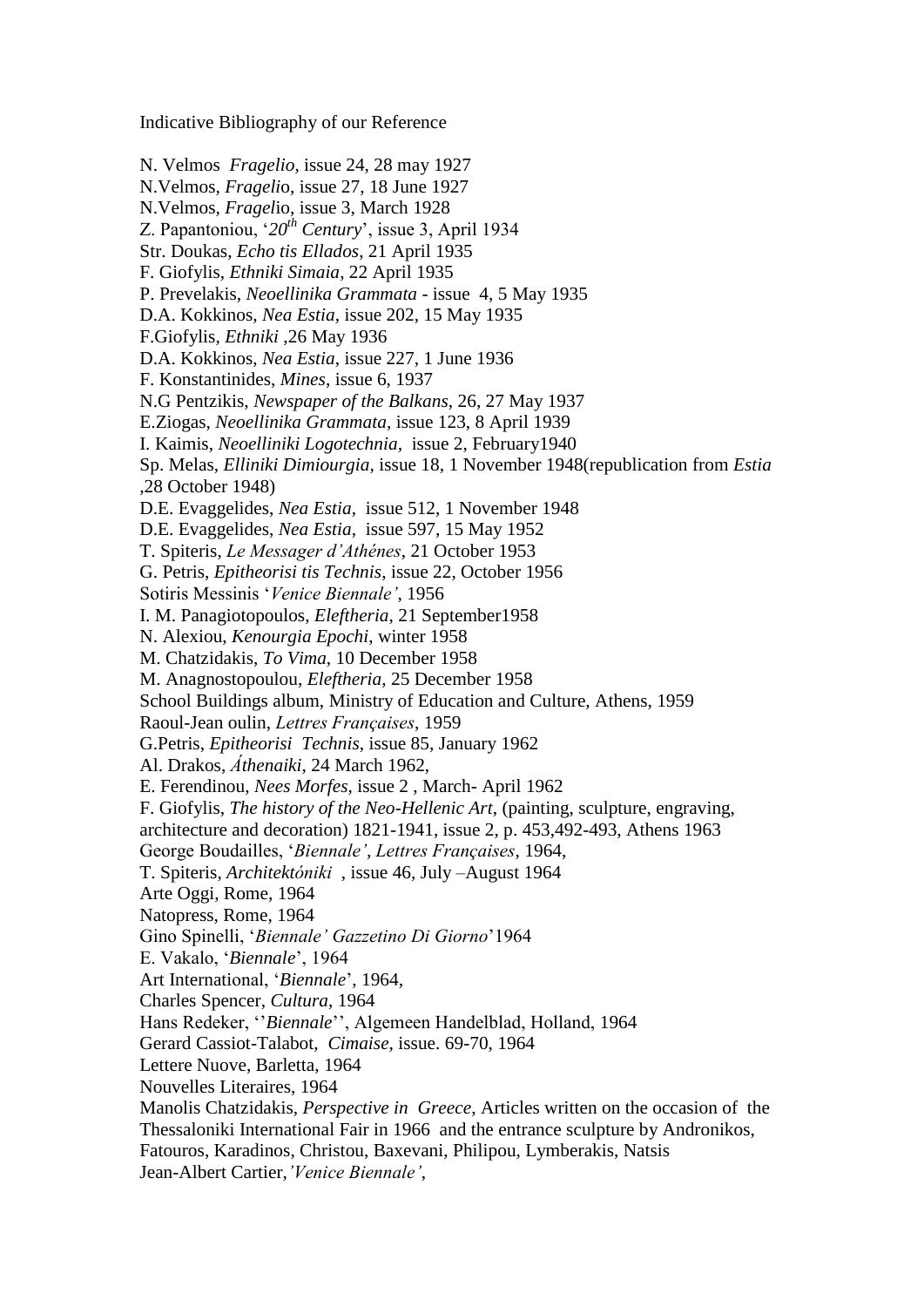Georgio Teff. Sarazin, Basel, Switzerland

Kaisserlian, "*Venice Biennale* " Telegrafo Livorno

Agg. G. Prokopiou, *History of Art*, 1750-1950, issue 3, Fauvism- Kubism-

Expressionism- Surrealism- Abstract Art- Art Informel, p 456-459, 473, Athens, 1969

Denys Chevalier, *Nouveau Dictionnaire de la Sculpture Moderne* (Hazan, Paris), p. 324-325, 1970

Kosmas Linardatos, *Vradini*, 1971&1975

John Papaioannou, Goethe Institute, Athens 1971

Stelios Lidakis, Hellenic American Union, Athens, 1971 & Zoumboulaki Gallery, 1979

Maria Norman, *Athens Daily Post*, 1971

K.Parlas, *ToVima*, 18 February 1973

*The Council House brochure*, Samuel C. Johnson& Son, Racine, Wisconsin, 1975 Campo Pisani, Venice, Gazzetino Venezia, 1976

E. Bnenezit, Dictionnaire des peintres, sculpteurs, dessinateurs et graveurs, issue. 10, p. 917, Paris 1976

Al . Xidis, Propositions on the history of Modern Greek Art issue 1 –Formation-Development, p.112,121,185,211,217-218,223,256, Athens 1976, issue 2 ,Vehicles and Problems p. 80-84, 98, 193, Αthens 1976

K.S. Kechagioglou ,*Ta Nea*, 21 August 1976

A.K.Kourtikakis, Album of Greek artists, (1800-1977) issue 2 , Painters- Sculptors-Engravers- Hagiographers- Decorators- Wood-engravers- Ceramicists, p.201, Athens 1977

Efi Andreadi, To Vima, 9 February 1979

El. Varopoulou, Proini Eleftherotypia, Athens, 31 January 1979

Jean Starobinsky, Geneva University, 1979

B. Spiliadis, Kathimerini, Athens, 27 January 1979

T. Spiteris, Three Centuries of Neo-Hellenic Art, *, 1660-1967*,issue. 2, p. 136, 198,

205, 207, 247, 273, issue. 3, p. 97, Athens 1979

Zoumboulaki Gallery, Zongolopoulos , catalogue, Athens 1979

M. Kalligas, Neo- Hellenic Art , Painting –Sculpture- Engraving, p. 138, 139, 141, Αthens 1980

El. Vakalo The cast of features of the Post war art in Greece, vol. 1 Abstraction, p.27, Athens1981

St. Lidakis The Neo –Hellenic Sculpture, History- Typology- Sculpture inventory p. 117-120, 123, 129, 130, 135, 251, 254, 323-326, Αthens 1981

Ch. Christou-M. Kouvakali-Anastasiadi, Neo- Hellenic Sculpture-*1800-1940*, p. 126- 129, 248-249, Αthens 1982

Claude Avelin, Paris, 1983 Exhibition at the Goethe Institute, 1984

M.S. Stefanidis, "Íntroduction to the Greek Sculpture from ancient times to present

day" p. 68, 70, 72, 113, Filipotis Publications, 1984

Athens News, 1984

Jean-Luc Epivent, "Vers un Eternel Mouvement Rythmique", Profil, 1984 Maria Maragkou, Eleftherotypia, 19 May 1984

V. Spiliadis, Eleftherotypia, 29 May 1984

Al.Xidis, Dipli Ikona, issue 2, 1984

D. Philipidis, Neo-Hellenic Architecture. Architectural theory and practice (1830 -

1980) as a reflection of the ideological selections of the Neo-Hellenic culture. p. 151,

205 note 357, 206 note. 359, 216-217, 228 note. 505, Αthens 1984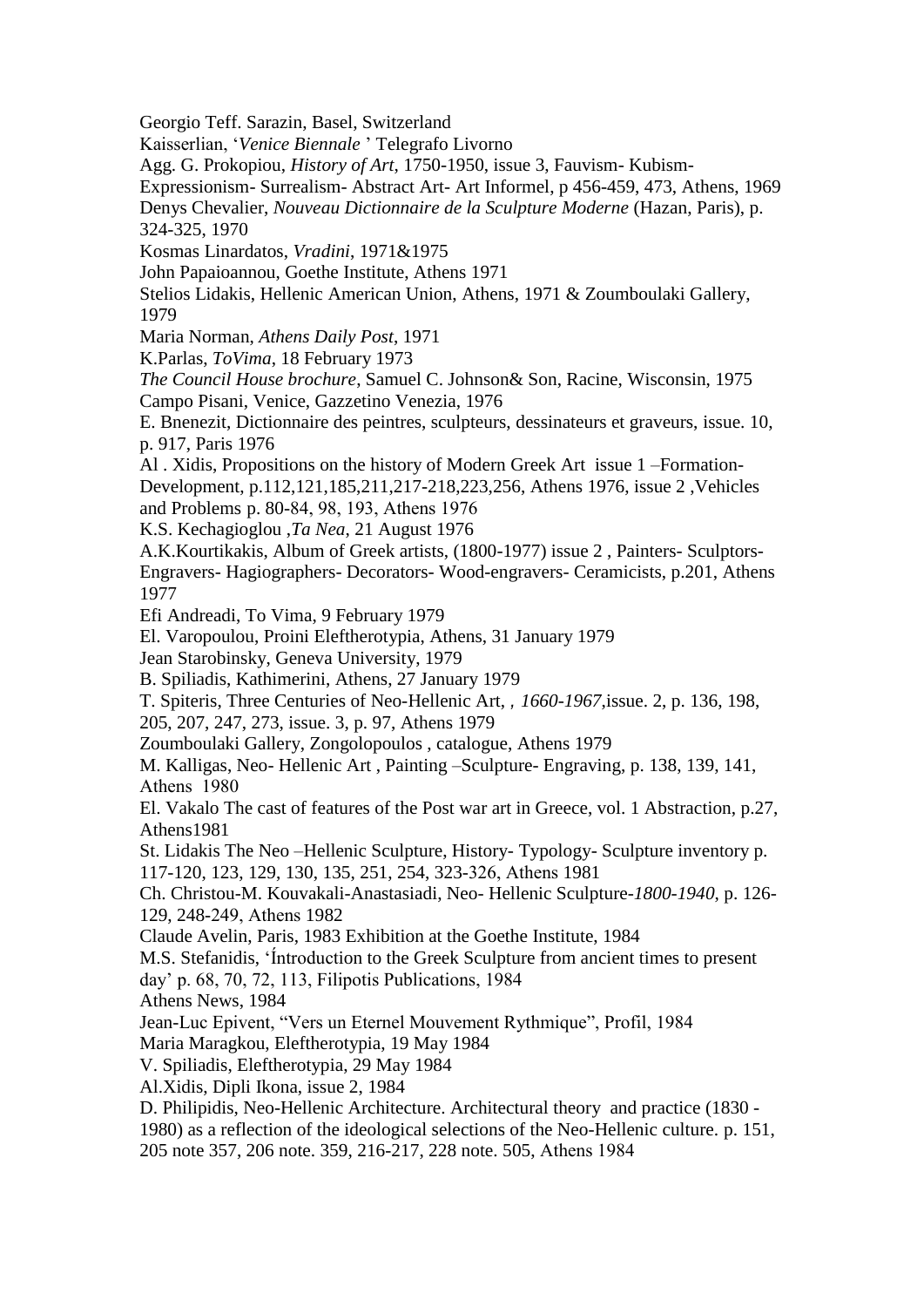Dennis Zacharopoulos, Zongolopoulos, exhibition catalogue Ygroichos , Goethe Institute, May- June 1984 S. Lidakis, article on the catalogue of the exhibition at the Goethe Institute, 1984 El. Vakalo, the cast of features of Post War art in Greece, vol.4: After abstraction**,** p.30, 39-40, Athens 1985 T. Spiteris, Global Biographical Dictionary, vol 4, p.20-21, Athens publications, Athens 1985 M . Papanikolaou Outdoor Sculptures of Thessaloniki p. 18, 19, 118-119, 124-125, Thessaloniki 1985 A. Giacoumatos – E. Godoli, *L' Architettura delle Scuole e il Razionalismo in Grecia*, p. 93-98, Florence 1985 The Gorgopotamos Memorial, Avgi, 1985 K. Stavropoulos, Plastic Arts,1985 Lia Kipiotis , Cyprus, 1987 Bristocke, Dictionary of Art (An article by Μαrina Lambraki- Plaka), 1987 M. Kotzamani, The Omonia water jets, Icones, 14 December 1988 Architectonica Themata ed. Orestis Doumanis, Athens Sculpture in Thessaloniki( Bank of Macedonia) Pierre Restany, 1988 Dennis Zacharopoulos, Issue 1989 Edited by Eleni Kipraiou, Zongolopoulos , Athens 1990 Gallery Jean Bernier, Zongolopoulos, Athens 1990 M. Skaltsa , introduction, commentary, substantiation, Collection of Educational Foundation of National Bank, p.72-73, Thessaloniki 1990 Ch. Kabouridis Ta Nea, 15 October 1990 Al. Xidis, Anti magazine, issue 449, 19 October 1990 G. Zongolopoulos Tefchos , issue 4, December 1990, D. Zacharopoulos Tefchos, issue 4, December 1990 A. Pagoulatos, Ta Nea tis Technis , issue 8 , 1992 Ath. Schinia, I Lexi , issue 109, May-June 1992 A. Kafetsi Transformation of the modern, The Greek Experience, catalogue of the exhibition, National Gallery, p. 100, 107, 129, 245, 251, 401, 407, 431 Αthens 1992 Al Xidis, Anti magazine, issue 499, 24 July 1992 A. Kotidis, Modernism and "Tradition" in the Greek art of the period between the wars p.167, 270, Thessaloniki 1993 E. Andreadi, Zongolopoulos, catalogue of exhibition in the Venice Biennale, Athens 1993 M. Skaltsa- E. Andreadi, Zongolopoulos, catalogue of exhibition at the Macedonian Museum of Contemporary art, Thessaloniki 1993 "The battle of Krete" 1941. Architectural Competitions, Memorial, Museum and Conference Center, Galatas, Chania in Krete, Arhitectonika Themata , issue 27 1993 Chr. Papoulias, Anti magazine, issue 15, 1993 E.Trichon- Milsani, Anti magazine , issue 530, 20 August 1993 D. Konteletzidou, Arti magazine, issue 19, 1994 E. Mikoniatis, Greek Art , Neo -Hellenic Sculpture, p. 166-169, 223-224, Athens 1996 El. Vakalo, Criticism of Plastic Arts , 1950-1974, vol 1 Visits to the atelier- one- man presentations ,–Pan-Hellenic exhibitions , selected and edited by O. Daniilopoulou. p. 203, 204, 290, 348 Αthens 1996 Macmillan, *The Dictionary of Art*, scientific editing J. Turner, vol.33, p. 698 (Μ. Lambraki- Plaka), London- Ν. Υork 1996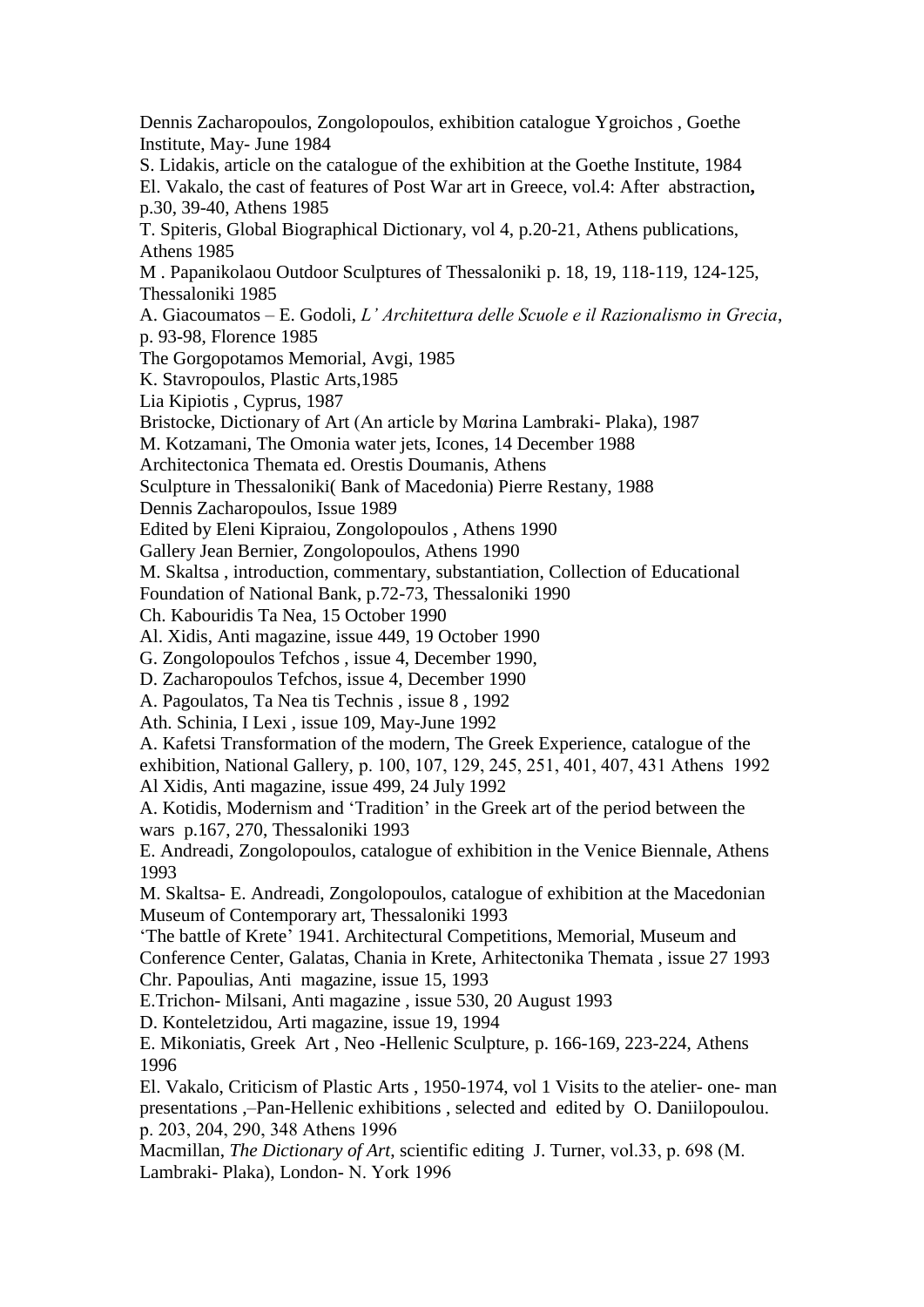E. D Mathiopoulos, The participation of Greece to the Venice Biennale 1934-1940, unpublished doctoral thesis , vol.3, p. 987-990, University of Krete, Iraklio 1996 B. Papadopoulou, . *Art Magazine net*, issue. 1, 1996

Μ. Μαragou-Κ. Καfopoulou, *Giorgos Zongolopoulos – Μichalis Kantzourakis-Μichalis Michailides*, catalogue of exhibition, Centre of Modern Artistic Creation of Rethimno (Gallery L. Καnakakι), Rethimno 1997

*Τo Vima*, 9 Μαrch 1997

Ν. Μιsirli text, *Vοrre Museum*, p. 19, 229, Αthens 1997

Ε.. D. Μαthiopoulos scientific editing, Dictionary of *Greek Artists. Painters –*

*Sculptors – Engravers, 16th - 20 th century*, vol. 1, p. 439-441 (Α. Sachini) Αthens 1997

Α. Derou, *Art Magazine net* issue. 5, 1997

Κ. Vidos, *Το Vimα*, 3 Αυgust 1997

Edited by G. Ζοngolopoulos , *Zongolopoulos Berlin 98*, 1998

S.Kazazi,Greek Artists,vol 2 :Ten years of criticism, p. 133, 163, Thessaloniki 1998

Ch. Kabouridis– G. Levounis, Neo-Hellenic Art. *Painting- Engraving – Sculpure.*

*The valuable collections of the Rhodes Gallery* p. 92, 108, 184, 244 Αthens 1998

D. Pavlopoulos, Subjects of Neo –Hellenic Sculpture p. 31, 76, 148, Αthens 1998 Ε. Μαchairas, The Art of the Resistance, p. 314, 386-387, Αthens 1999

K. Gregou-M. Pavlides- E. Protonotariou- G. Tzirtzilakis texts  $P+P+D$  exhibition catalogue, Deste Foundation , Αthens 1999

Μ. Μ. Papanikolaou,The history of Art in Greece *Painting and Sculpture of the 20th century,* p. 211-215 Αthens 1999

E. Strouza, Emfietzoglou collection *. Contemporary Greek Art* p. 226, 255, 256, 257, 293, 301 Αthens 1999

Κ. Κουtsina direction-research, Background: Giorgos Zongolopoulos, documentary Athens 1999

S. Condaratos- W. Wang, *20th – Century Architecture. Greece*, exhibition catalogue, Deutsches Architektur- Museum, p. 220 Munich – London- New York 1999

Τ. Giannoudaki Four Centuries of Greek painting from the collections of the National Gallery and the Evripides Koutlides Foundation, National Gallery, p. 278 Αthens 2000

Ν. Logothetis, Epiloges magazine . Intermingled literature and more ,issue. 12, December 2000

Μ.S. Stefanides, Ellinomuseon*. Six centuries of Greek Painting ,*vol. 2, p. 29, 31, 38, 250-251 Αthens 2001

D. Filippides, Modern architecture in Greece, p. 23, pic. 42, 30,48, pic. 96, 97, 265, pic. 635 Αthens 2001

Β. Καraiskou , Art and Society*.The Human Form in the post-war Greek sculpture (1945-1975*), unpublished doctoral thesis, Aristotle University of Thessaloniki , Thessaloniki 2001

Α. Giakoumatos, Architecture and Criticism, p. 134, 137, 176, 200, 208, 224, 229, 230 Athens 2001

D. Christianopoulos, Thessaloniki art subjects . Studies and notes, p. 95 Thessaloniki 2002

P. Restany text, Gallery of Contemporary Art of the Municipality of Rentis *exhibition catalogue* Αthens 2002

Αl.Goulaki -Voutira – F. Moumtzidou – Papatzima, The changing Greece .Art and personalities in the 20<sup>th</sup> century, exhibition catalogue, Telloglio Foundation of arts– Aristotle University of Thessaloniki , Thessaloniki, 2002

Ν. Lavda, Psychiko The city, the residents ,the stories, p. 114-115, Psychico 2002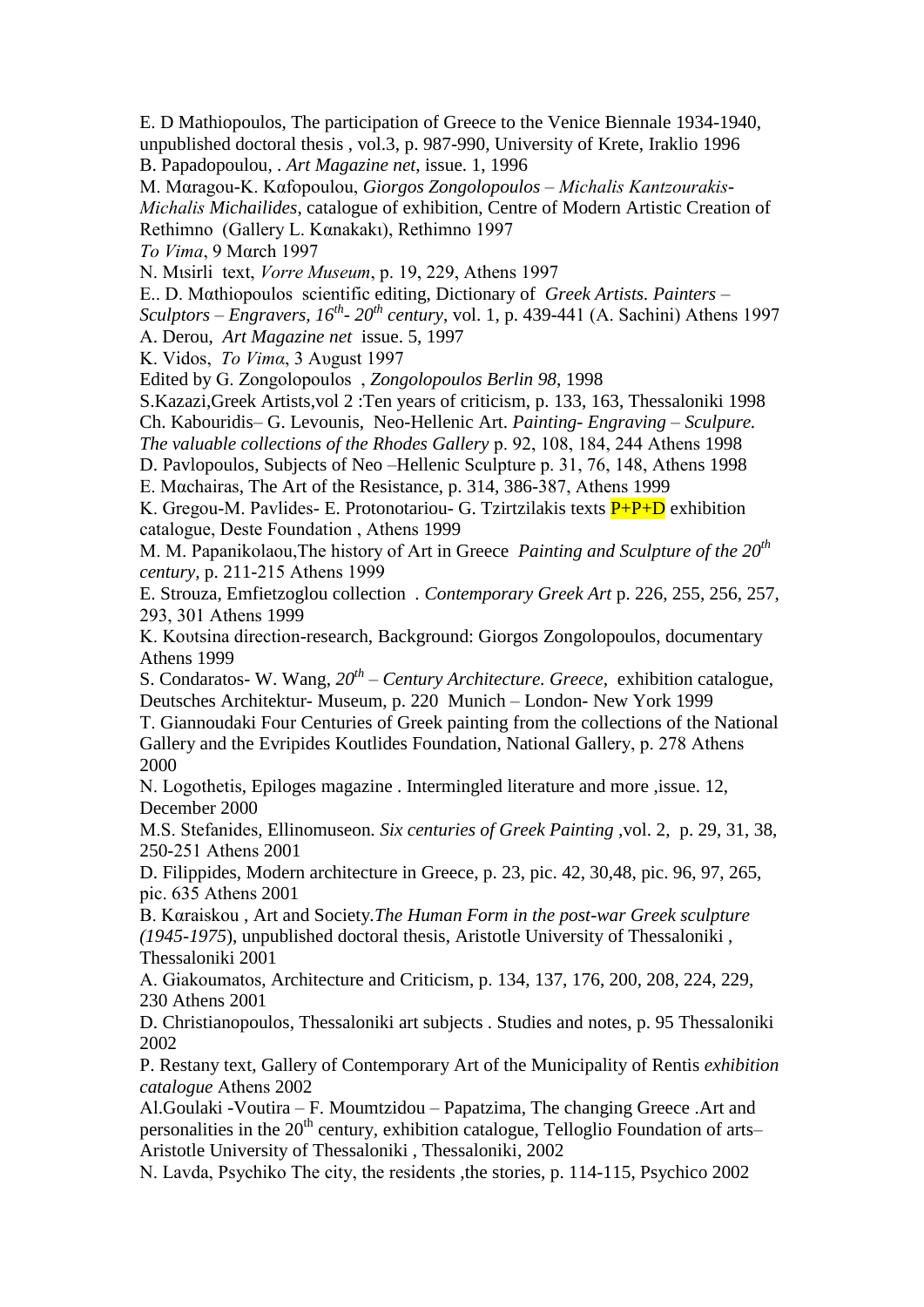Αreti Adamopoulou The permanent collection , vol iii: Donation of Alexander and Dorothea Xidi, Macedonian Museum of Contemporary art , p. 109, 111, 364-365 Thessaloniki 2003

Edited by D. Zacharopoulos–texts Beltsiou Collection. The Pioneers. An aspect of art in Greece during the second half of the  $20<sup>th</sup>$  century, p. 417 Athens 2003

D. Zacharopoulos Place and form. Aspects of the contemporary sculpture in Greece with works from the collection of Paraskevas , exhibition catalogue , Museum of the City of Athens Vourou- Eftaxia , p. 20, 21-23, 36, 37, 66-79 Αthens 2003

Ζ. Αndonopoulou ,The sculptures of Athens . Outdoor sculpting , *1834-2004,* σ. 97, 105, 117, 142, 192, 199, 200, 203 Αthens 2003

T. Chatzisavas –N. Kyriazi texts , Greek sculpture, -Engraving . Collections of Thodoros Chatzisavas , exhibition catalogue , Municipality of Athens Gallery, p. 12, 27 Αthens 2003

D. Eliopoulou –Rogan , The light of Greece . From the artistic collection of the National Bank , p. 78-80, 220-221 Αthens 2003

Α. Giakoumakatos , Evidence for the modern Greek architecture . Patroklos Karadinos, p. 446,456 sporadically Athens 2003

Β. Κ. Καlamaras Eleftherotypia , 12 Μαy 2004

Μ. Μαragou , Eleftherotypia , 12 Μαy 2004

Μ. Pournara , Kathimerini , 12 Μαy 2004

P. Καtimertzi Ta Nea, 12 Μαy 2004

Α. Ζenakos , To Vima , 12 Μαy 2004

Α. Ζεnakos,To Vima, 16 Μαy 2004

T. Spenser , *Charliko in Greece…Memories of an English Art critic,Translation*, St. Sklavounakou, p. 33,53, 55-56, 305, 307, 310 Αthens 2005

E.Strouza Emfietzoglou Collection *. Contemporary Greek Art,* p. 208, 214, 253, 265, 266, 267, 538-539, 603 Αthens 2005

P. Καtimertzi Ta Nea , 9 June 2005

D. Pavlopoulos texts , collection of Giorgos Kostopoulos .Contemporary Greek sculpture and painting *.* Exhibition catalogue*.*, Art Gallery, Αlexandroupoli, p. 12, 16 Αthens 2005

D. Pavlopoulos texts , Collection of Georgios Kostopoulos , Contemporary Greek sculpture and painting , exhibition catalogue, Museum of Zakynthos, p. 16, 22-23 Αthens 2005

Κ.P.Κostis I. Orati, K. Koskina, The collection of Alpha Bank. Painting –, Engraving –Sculpture, p. 25, 53, 244-245, 335-336

E. Fessa- Emmanouil –E.B. Marmaras ,12 Greek architects of the period between the wars , p. 182, 184, 234, 262, 271, 280, 282, 283 Iraklio 2005

*The world of Dionysis Fotopoulos , exhibition catalogue , Benaki Museum,* p. 458 Αthens 2005

Ch. Kannelopoulou, the artistic interventions in the public places of Athens from 1950 to 2004, unpublished doctoral thesis University of Athens, p. 100-104, 171-173, 194- 195, 195-196, 217 Αthens 2005

Ν. Logothetis Nikos Velmos *(1890-1930),* p.159 Αthens 2006

Τ. Giannoudaki texts National Gallery , National Sculpture gallery Permanent collection, p. 162-165, 319-320 Αthens 2006

Κ. Baroutas The socialistic realism in Greek Art . Social vision and aesthetic compromises, p. 24, 43, 65, 66, 82, 85, 87, 89, 91, 95, 105, 174 Αthens 2006 Μ.Stefanides Introduction to the Greek sculpture from ancient times to present day ,

p. 73, 75, 77, 120, 132, Αthens 2006